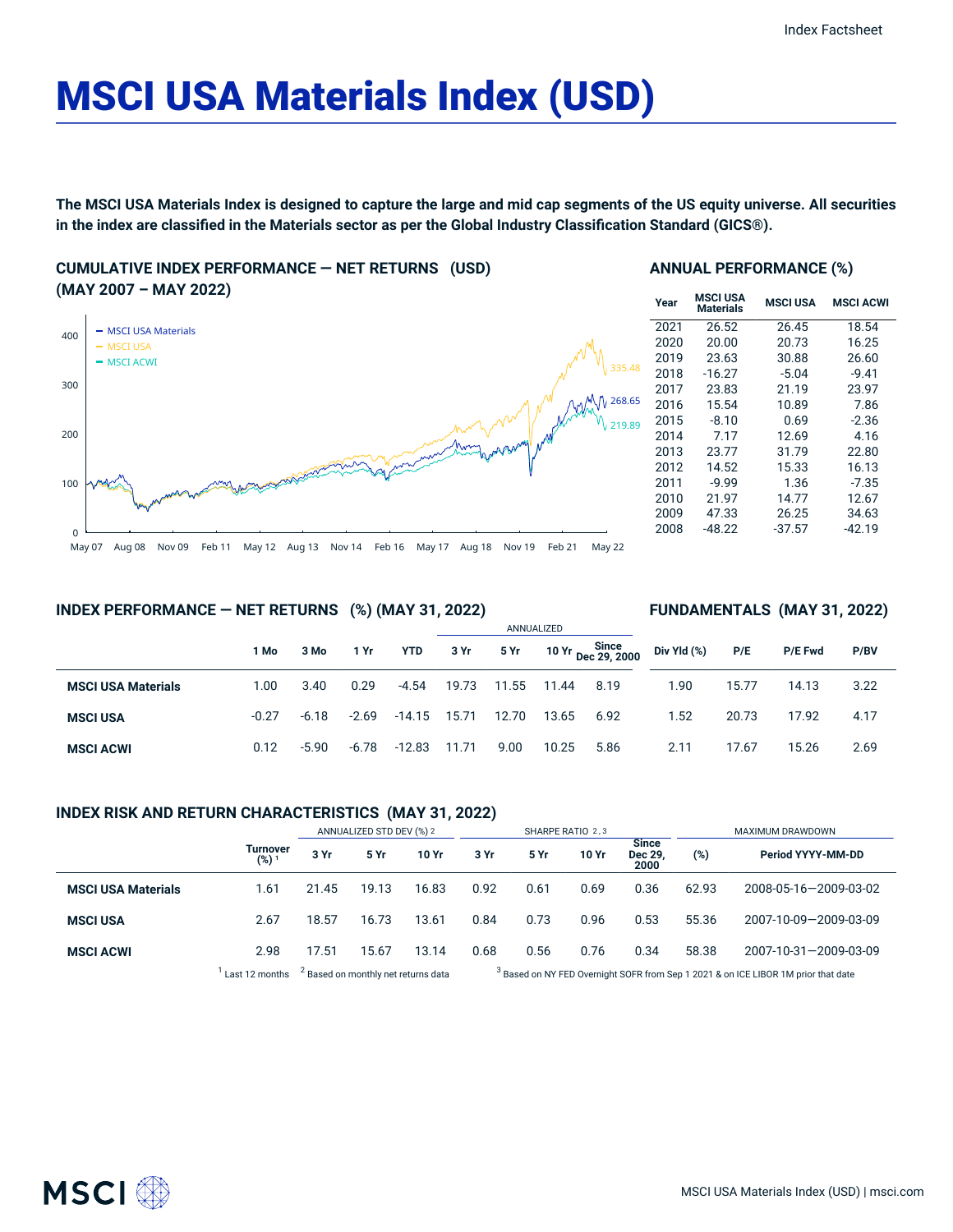# **MSCI USA Materials Index (USD)**

# **INDEX CHARACTERISTICS**

|                     | <b>MSCI USA Materials</b>     |  |  |
|---------------------|-------------------------------|--|--|
| Number of           | 31                            |  |  |
| <b>Constituents</b> |                               |  |  |
|                     | <b>Mkt Cap (USD Millions)</b> |  |  |
| Index               | 1,023,663.24                  |  |  |
| Largest             | 166,416.27                    |  |  |
| <b>Smallest</b>     | 9.212.38                      |  |  |
| Average             | 33,021.39                     |  |  |
| Median              | 22.960.86                     |  |  |

# **TOP 10 CONSTITUENTS**

|                           | <b>Float Adj Mkt Cap</b><br>USD Billions) | Index<br>$Wt.$ $(\%)$ |
|---------------------------|-------------------------------------------|-----------------------|
| LINDE (NEW)               | 166.42                                    | 16.26                 |
| SHERWIN-WILLIAMS CO       | 66.77                                     | 6.52                  |
| <b>FREEPORT MCMORAN B</b> | 57.39                                     | 5.61                  |
| AIR PRODUCTS & CHEMICALS  | 54.51                                     | 5.33                  |
| NEWMONT CORP              | 54.11                                     | 5.29                  |
| <b>DOW</b>                | 50.28                                     | 4.91                  |
| CORTEVA                   | 45.64                                     | 4.46                  |
| ECOLAB                    | 42.27                                     | 4.13                  |
| NUCOR CORP                | 37.86                                     | 3.70                  |
| <b>DUPONT DE NEMOURS</b>  | 35.15                                     | 3.43                  |
| Total                     | 610.40                                    | 59.63                 |

# **SUB-INDUSTRY WEIGHTS**



Specialty Chemicals 27.51% Industrial Gases 21.58%

Fertilizers & Agricultural Chemicals 10.31% Paper Packaging 8.71%

Commodity Chemicals 7.88% Copper 5.61% Steel 5.35% Gold 5.29%

Construction Materials 4.21% Metal & Glass Containers 3.55%

The MSCI USA Materials Index was launched on Sep 15, 1999. Data prior to the launch date is back-tested test (i.e. calculations of how the index might have performed over<br>that time period had the index existed). There are